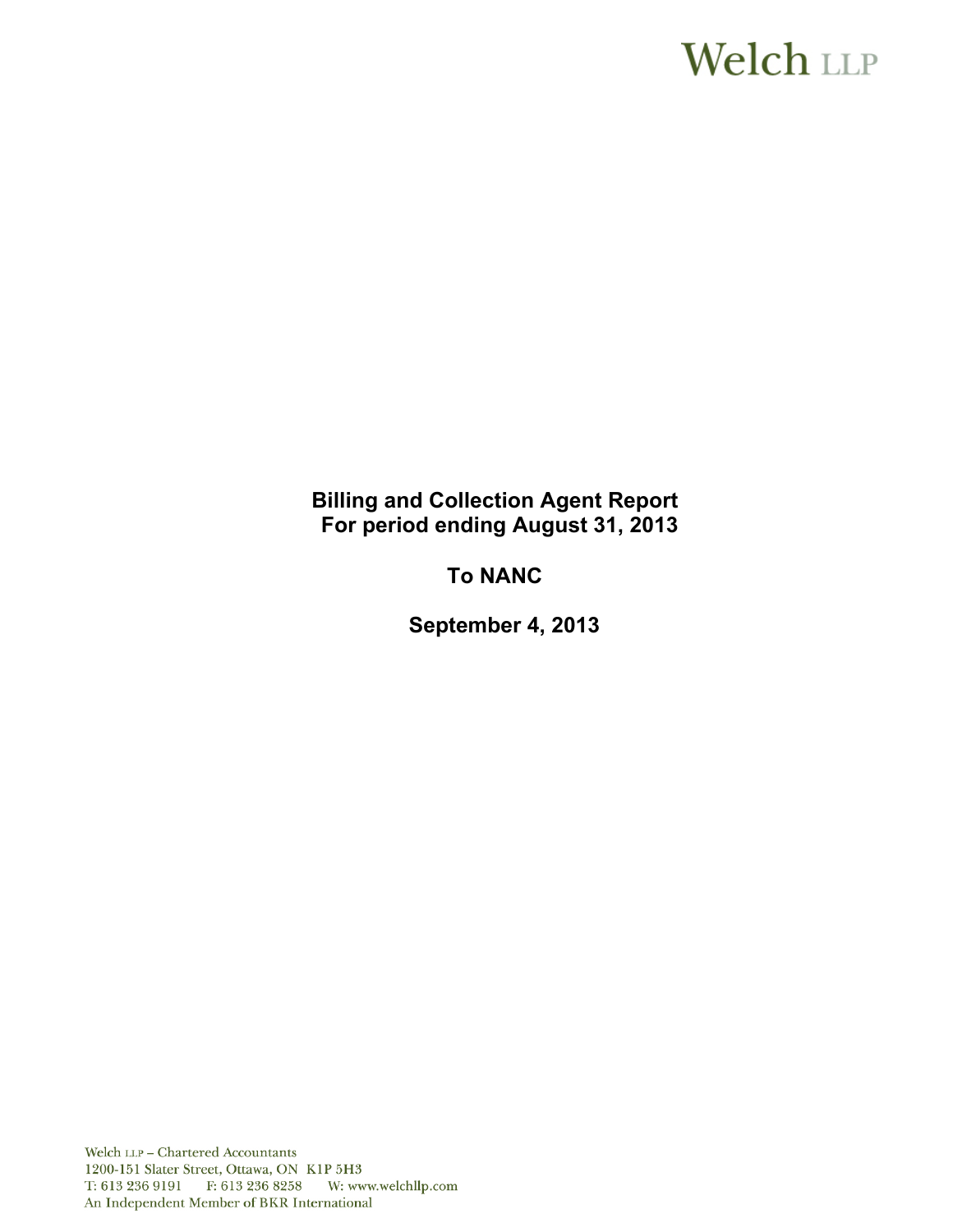### **NANPA FUND STATEMENT OF FINANCIAL POSITION AUGUST 31, 2013**

| <b>Assets</b><br>Cash Balance in bank account                             | \$        | 3,230,453  |
|---------------------------------------------------------------------------|-----------|------------|
| Receivable from US Carriers                                               | 474,523   |            |
| Receivable from Canada                                                    |           |            |
| Receivable from Caribbean countries                                       | 7,846     |            |
| Receivables forwarded to Treasury for collection                          | 87,038    |            |
| Allowance for uncollectible accounts                                      | (245,000) | 324,407    |
| <b>Total assets</b>                                                       |           | 3,554,860  |
| Less: Accrued liabilities (see below for makeup)                          |           | (494, 016) |
| <b>Fund balance</b>                                                       | S         | 3,060,844  |
| Makeup of Accrued Liabilities (see following page for additional details) |           |            |
| <b>Welch LLP</b>                                                          | 28,336    |            |
| NELICTAD Dooling 1K Plack and nANI administration                         | 707 701   |            |

| NEUSTAR Pooling 1K Block and pANI administration | 287.781 |
|--------------------------------------------------|---------|
| <b>NEUSTAR NANP Administration</b>               | 172.232 |
| Data Collection Agent - USAC                     | 5,667   |
|                                                  | 494.016 |

**\*\*\*\*\*\*\*\*\*\*\*\*\*\*\*\*\*\*\*\*\*\*\*\*\*\*\*\*\*\*\*\*\*\*\*\*\*\*\*\*\*\*\*\*\*\*\*\*\*\*\*\*\*\*\*\*\*\*\*\*\*\*\*\*\*\*\*\*\*\*\*\*\*\*\*\*\***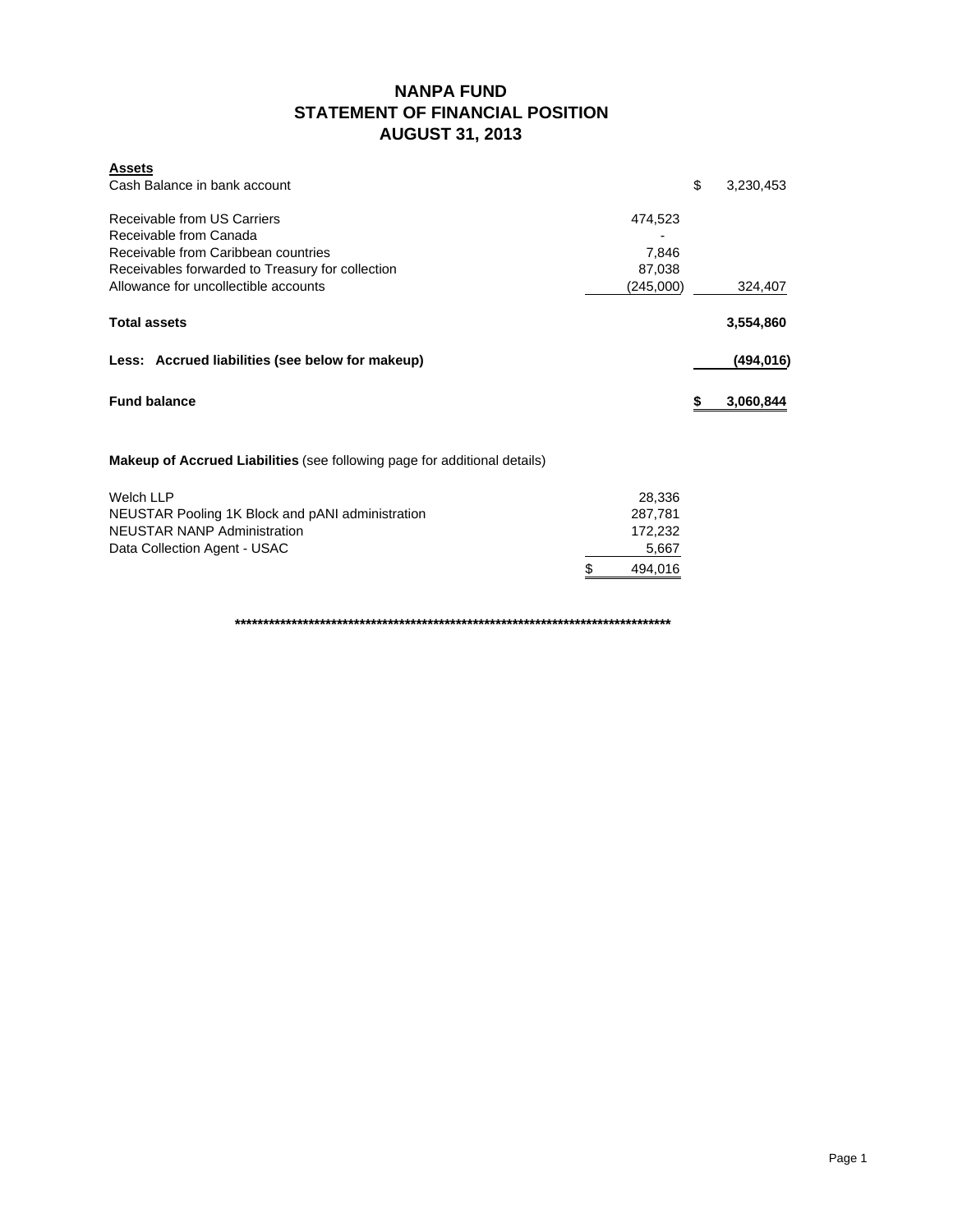#### **NANPA FUND FORECASTED STATEMENT OF CHANGES IN FUND BALANCE JULY 2012 TO JUNE 2013**

|                                                                     |                 | Actual                 |                        |                        |                          |                      |                      |                      | <b>Budgeted</b>      |                       |                          |                          |                       |                         |                     | Variance between                               |  |
|---------------------------------------------------------------------|-----------------|------------------------|------------------------|------------------------|--------------------------|----------------------|----------------------|----------------------|----------------------|-----------------------|--------------------------|--------------------------|-----------------------|-------------------------|---------------------|------------------------------------------------|--|
|                                                                     |                 | Jul-13                 | Aug-13                 | Sep-13                 | Oct-13                   | Nov-13               | Dec-13               | $Jan-14$             | Feb-14               | Mar-14                | Apr-14                   | May-14                   | <b>Jun-14</b>         | <b>Total</b>            | <b>Budget</b>       | forecasted results and<br>budget at June 30/13 |  |
| Revenue<br><b>International Contributions</b>                       |                 |                        |                        |                        |                          |                      |                      |                      |                      |                       |                          |                          |                       |                         |                     |                                                |  |
| Canada<br>Caribbean countries                                       | (1)<br>(1)      | 17,748<br>22,112       | 8,874<br>$\sim$        | 8,874<br>$\sim$        | 8,873<br>$\sim$          | 8,873                | 8,873                | 8,873<br>$\sim$      | 8,873<br>. .         | 8,873<br><b>1999</b>  | 8,873<br>$\sim$          | 8,873<br>$\sim$          |                       | 106,480<br>22,112       | 106,480<br>22,112   |                                                |  |
| <b>Total International Contributions</b>                            |                 | 39,860                 | 8.874                  | 8.874                  | 8.873                    | 8.873                | 8.873                | 8.873                | 8,873                | 8,873                 | 8.873                    | 8.873                    |                       | 128,592                 | 128,592             |                                                |  |
| Domestic Contributions - US carriers                                | (1)             | 3,398,305              | 256,552                | 256,298                | 256,298                  | 256,298              | 256,298              | 256,298              | 256,298              | 256,298               | 256,298                  | 256,298                  | 256,298               | 6,217,837               | 5,860,288           | 357,549                                        |  |
| Late filing fees for Form 499A                                      | (2)             | 3,100                  | 3,000                  |                        |                          |                      |                      |                      |                      |                       |                          |                          | 85,000                | 84,900                  | 85,000 (            | 100                                            |  |
| Interest income                                                     | (3)             | 877                    | 868                    | 666                    | 666                      | 667                  | 667                  | 667                  | 667                  | 667                   | 667                      | 667                      | 667                   | 8,413                   | 8,000               | 413                                            |  |
| <b>Total revenue</b>                                                |                 | 3.435.942              | 269.294                | 265,838                | 265.837                  | 265,838              | 265,838              | 265.838              | 265,838              | 265,838               | 265.838                  | 265.838                  | 341,965               | 6,439,742               | 6,081,880           | 357,862                                        |  |
| <b>Expenses</b><br><b>NANPA Administration</b>                      | (4), (7)        | 172,232                | 172,232                | 289,966                | 174,550                  | 174,550              | 174,550              | 174,549              | 174,549              | 174,549               | 174,549                  | 174,549                  | 174,549               | 2,205,374               | 2,210,010 (         | 4,636                                          |  |
| 1K Block Pooling<br>Automated systems development (CLIN1)           | (4), (8)<br>(9) | 202,036<br>75,000      | 212,781<br>75,000      | 214,091<br>75,000      | 214,091<br>75,000        | 214,091<br>75,000    | 214.091<br>75,000    | 214.091<br>75,000    | 214,091<br>75,000    | 214,091<br>75,000     | 214,091<br>75,000        | 214.091<br>75,000        | 214,091<br>75,000     | 2,555,727<br>900,000    | 2,260,620           | 295,107<br>900,000                             |  |
| <b>Billing and Collection</b><br>Welch LLP<br>Data Collection Agent | (4)<br>(5)      | 28,336<br>4.568        | 28,336<br>4,752        | 28,336<br>4,750        | 28,336<br>4,750          | 28,336<br>4,750      | 28,336<br>4,750      | 28,336<br>4,750      | 28,336<br>4,750      | 28,336<br>4,750       | 28,336<br>4,750          | 28,336<br>4,750          | 28,336<br>4,750       | 340,032<br>56,820       | 340,032<br>57,000 ( | 180)                                           |  |
| <b>Annual Operations Audit</b>                                      | (6)             | $\sim$                 | $\sim$                 | 42,000                 | $\sim$                   | $\sim$               | $\sim$               |                      | $\sim$               | $\sim$                | $\sim$                   |                          |                       | 42,000                  | 42,000              |                                                |  |
| <b>Bank Charges</b>                                                 | (10)            | 2.836                  | 7.624                  | 3.000                  | 3.000                    | 3.000                | 3.000                | 3.000                | 3.000                | 3.000                 | 3.000                    | 3.000                    | 3,000                 | 40,460                  | 36,000              | 4,460                                          |  |
| <b>Carrier Audits</b>                                               | (11)            | $\sim$                 | . .                    | $\sim$                 | $\overline{\phantom{a}}$ |                      | $\sim$               | 300,000              |                      |                       | $\overline{\phantom{a}}$ | $\overline{\phantom{a}}$ |                       | 300,000                 | 300,000             |                                                |  |
| Bad debt expense                                                    | (12)            | 29.146                 | 9.000                  | 3,334                  | 3.334                    | 3.333                | 3.333                | 3.333                | 3,333                | 3.333                 | 3.333                    | 3.333                    | 3.333                 | 71,478                  | 40,000              | 31,478                                         |  |
| <b>Total expenses</b>                                               |                 | 514,154                | 509,725                | 660,477                | 503,061                  | 503,060              | 503,060              | 803,059              | 503,059              | 503,059               | 503,059                  | 503,059                  | 503,059               | 6,511,891               | 5,285,662           | 1,226,229                                      |  |
| Net revenue (expenses)                                              |                 | 2,921,788              | 240,431) (             | 394,639)               | 237,224) (               | 237,222)             | 237,222)             | 537,221)             | 237,221)             | 237,221)              | 237,221)                 | 237,221) (               | 161,094) (            | 72,149)                 | 796,218 (           | 868,367)                                       |  |
| Opening fund balance                                                |                 | 379.487                | 3,301,275              | 3.060.844              | 2,666,205                | 2.428.981            | 2.191.759            | 1.954.537            | 1,417,316            | 1,180,095             | 942.874                  | 705.653                  | 468,432               | 379,487                 | 453,782             | 74,295                                         |  |
| <b>Closing fund balance</b>                                         |                 | 3,301,275              | 3,060,844              | 2,666,205              | 2,428,981                | 2,191,759            | 1,954,537            | 1,417,316            | 1,180,095            | 942,874               | 705,653                  | 468,432                  | 307,338               | 307,338                 | 1,250,000           | 942,662                                        |  |
| Fund balance makeup:<br>Contingency<br>Surplus                      |                 | 1,250,000<br>2.051.275 | 1,250,000<br>1.810.844 | 1,250,000<br>1,416,205 | 1,250,000<br>1.178.981   | 1,250,000<br>941.759 | 1,250,000<br>704.537 | 1,250,000<br>167.316 | 1,250,000<br>69.905) | 1,250,000<br>307.126) | 1,250,000<br>544.347)    | 1,250,000<br>781.568)    | 1,250,000<br>942,662) | 1,500,000<br>1.192.662) | 1,250,000<br>$\sim$ |                                                |  |
|                                                                     |                 | 3,301,275              | 3.060.844              | 2,666,205              | 2,428,981                | 2,191,759            | 1,954,537            | 1,417,316            | 1,180,095            | 942,874               | 705.653                  | 468.432                  | 307,338               | 307,338                 | 1,250,000           |                                                |  |

**(8)** No commentary

#### **Assumptions: Reconciliation of forecast at June 30, 2014 to budget**

| (1) The US carrier contributions for the period from July 2012 to June 2013 and the International contributions are based upon actual billings.                      | Budgeted fund balance at June 30/14 - contingency                            | 1,250,000     |
|----------------------------------------------------------------------------------------------------------------------------------------------------------------------|------------------------------------------------------------------------------|---------------|
| (2) These fees represent the \$100 late filing fee charged to those companies that do not file the Form 499A by the due date.                                        | Decrease in fund balance between budget period (February 2012) and June 2012 | (74, 295)     |
| (3) Interest income projections are estimates                                                                                                                        | Additional billings over estimate from budget                                | 357,549       |
| (4) The cost for 1K Block Pooling is based on the contract awarded July 12, 2013                                                                                     | Late filing fees (reversal) for Form 499A                                    | (100)         |
| The cost of NANPA Administration is based on the contract.<br>The cost of B&C Agent is based on the interim contract with Welch LLP in force until November 30, 2013 | Underestimate of interest earned to date compared to budget                  | 413           |
| (5) The expense for the Data Collection Agent is based on estimate of costs by USAC for the 2013 calendar year.                                                      | NANP Admin - difference between budget and actual contract awarded           | 4,636         |
| (6) The estimated cost for the annual operations audit performed by Ernst & Young LLP is \$42,000.                                                                   | NANP Admin - change orders issued                                            |               |
| (7) No commentary                                                                                                                                                    | Additional billings from B & C Agent due to renewal of contract              |               |
| (8) No commentary                                                                                                                                                    | Data Collection fees - Adjustment to actual from budget                      | 180           |
| (9) The cost of the Automated systems development (CLIN1) will be paid out over 18 months as per the modification to the 1K Pooling contract.                        | Bad debts - Adiustment to actual from budget                                 | (31, 478)     |
| (10) Bank fees are an expense to the Fund.                                                                                                                           | Pooling and p-ANI - adjustment to actual from budget                         | (1, 195, 107) |
| (11) The budget allowed \$300,000 for carrier audits.                                                                                                                | Pooling change orders                                                        |               |
| (12) The allowance covers all accounts considered potentially uncollectible at August 31, 2013.                                                                      | Carrier audits that will not be performed                                    |               |
|                                                                                                                                                                      | Operations Audit - Adjustment to actual from budget                          |               |
|                                                                                                                                                                      | Bank fees - Adjustment to actual from budget                                 | (4, 460)      |
|                                                                                                                                                                      | Forecasted fund balance at June 30/14                                        | 307,338       |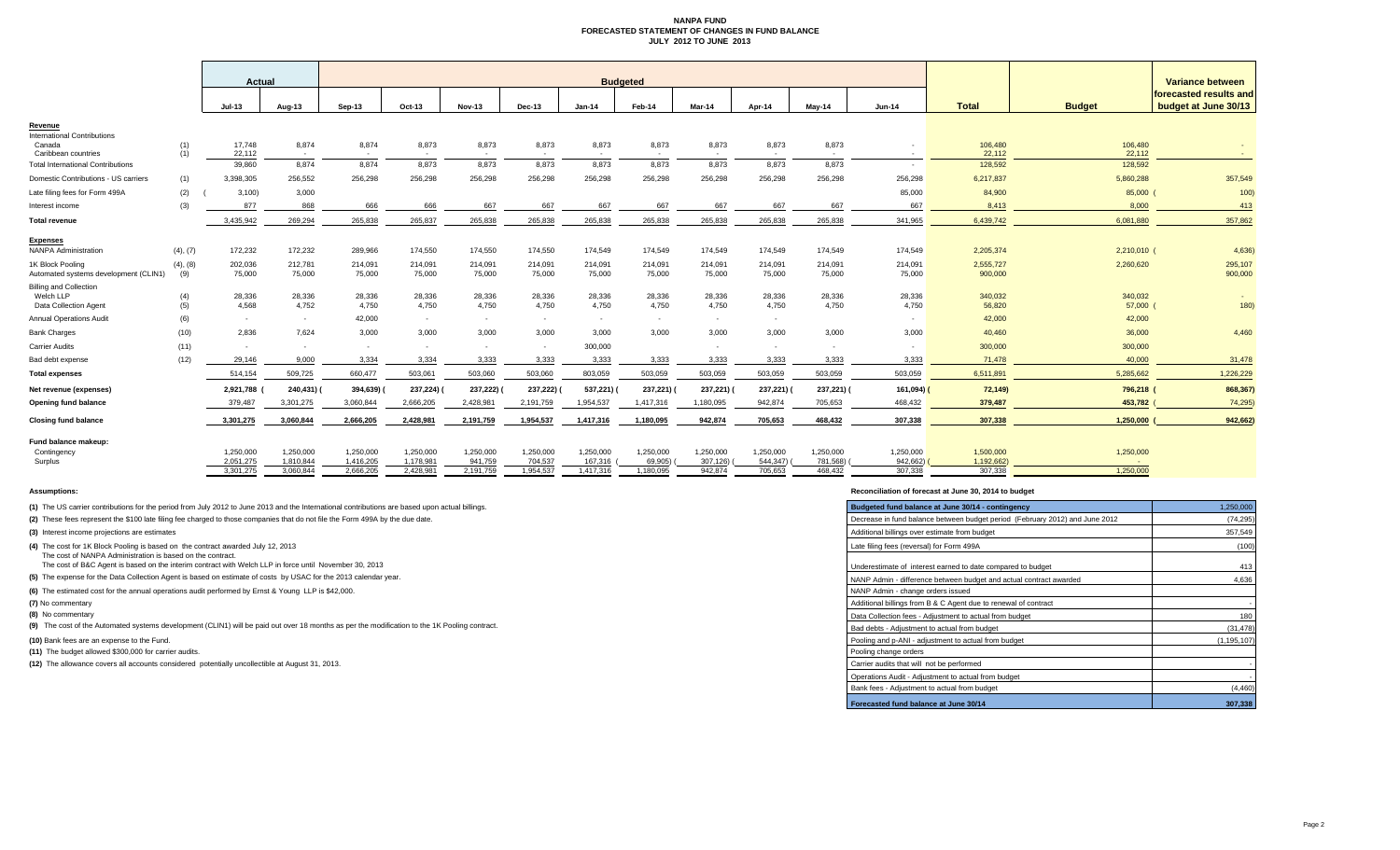#### **CURRENT AND FORECASTED LIABILITIES**

|                                                                                     |                            |               | Current |         |         |         |         |         |
|-------------------------------------------------------------------------------------|----------------------------|---------------|---------|---------|---------|---------|---------|---------|
|                                                                                     |                            |               | Aug-13  | Sep-13  | Oct-13  | Nov-13  | Dec-13  | Jan-14  |
| <b>NEUSTAR - NANPA Administration contract</b>                                      |                            |               | 172,232 | 289,966 | 174,550 | 174,550 | 174,550 | 174,550 |
| - Payment authorized by the FCC in August<br><b>July 2013</b>                       | 172,232<br>\$              |               |         |         |         |         |         |         |
| - Authorization by the FCC has not been received for payment<br>August 2013         |                            | \$<br>172,232 |         |         |         |         |         |         |
| <b>NEUSTAR - Block Pooling and CLIN</b>                                             |                            |               | 287,781 | 289,091 | 289,091 | 289,091 | 289,091 | 289,091 |
| - Payment authorized by the FCC in August<br>June 2013                              | 277,036<br>\$              |               |         |         |         |         |         |         |
| - Authorization by the FCC has not been received for payment<br>August 2013         |                            | \$<br>287,781 |         |         |         |         |         |         |
| Welch LLP - Billing & Collection Agent<br>- Payment authorized by the FCC in August |                            |               | 28,336  | 28,336  | 28,336  | 28,336  | 28,336  | 28,336  |
| <b>July 2013</b>                                                                    | \$<br>28,336               |               |         |         |         |         |         |         |
| - Authorization by the FCC has not been received for payment<br>August 2013         |                            | \$<br>28,336  |         |         |         |         |         |         |
| <b>USAC - Data Collection Agent</b><br>- Payment authorized by the FCC in Augus     |                            |               | 5,667   | 4,750   | 4,750   | 4,750   | 4,750   | 4,750   |
| June 2013                                                                           | \$<br>4,568                |               |         |         |         |         |         |         |
| <b>July 2013</b>                                                                    | \$<br>4,751<br>\$<br>9,319 |               |         |         |         |         |         |         |
| - Authorization by the FCC has not been received for paymen<br><b>July 2013</b>     |                            | \$<br>5,667   |         |         |         |         |         |         |
| <b>Carrier audits</b>                                                               |                            |               |         |         |         |         |         | 300,000 |
| Ernst & Young LLP- Annual operations audit                                          |                            |               |         | 42,000  |         |         |         |         |
|                                                                                     |                            |               |         |         |         |         |         |         |
| <b>Bank Fees</b>                                                                    |                            |               | ÷,      | 3,000   | 3,000   | 3,000   | 3,000   | 3,000   |
| <b>Total</b>                                                                        |                            |               | 494,016 | 657,143 | 499,727 | 499,727 | 499,727 | 799,727 |